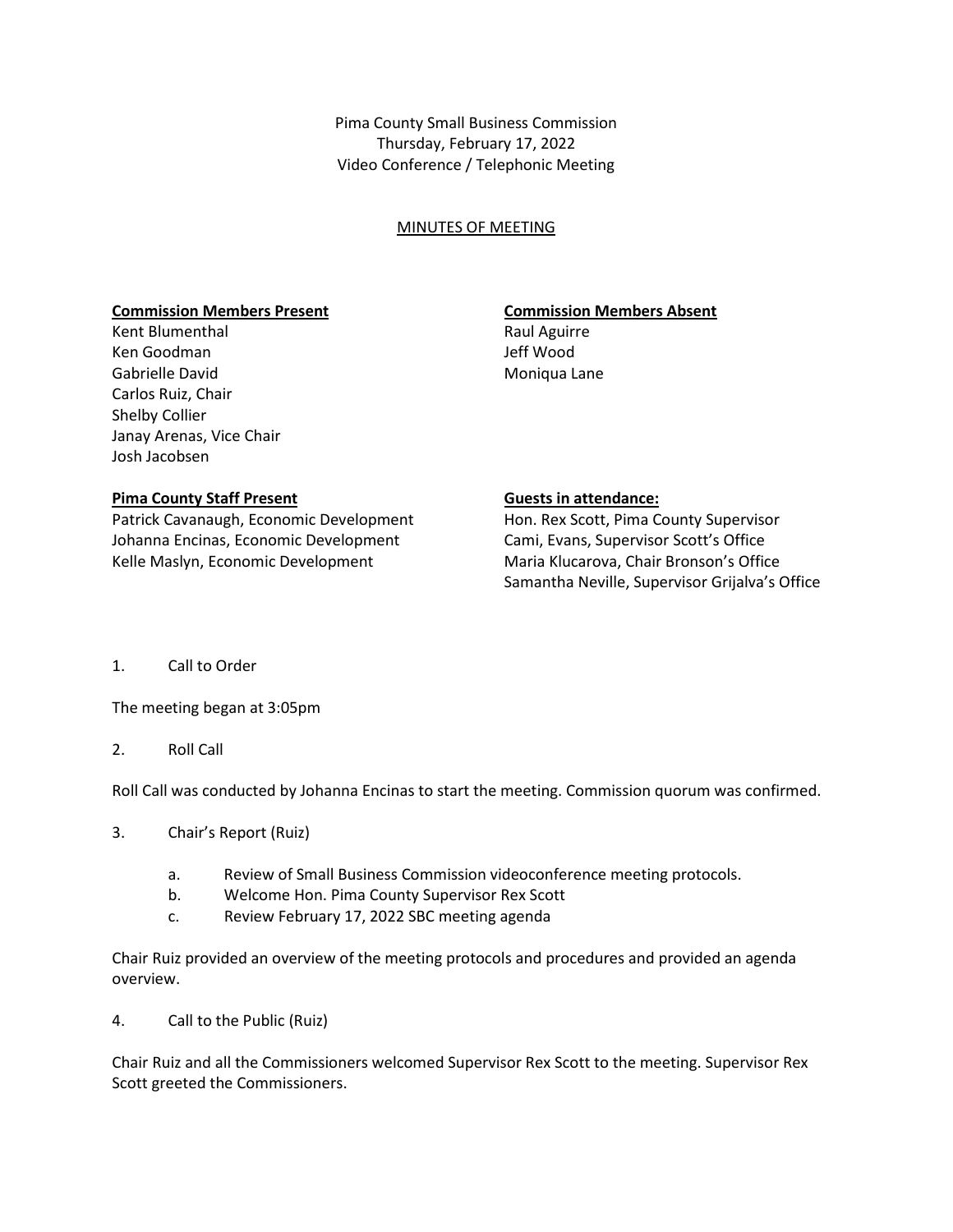5. Introduction of Special Guest: Hon. Pima County Supervisor Rex Scott

Supervisor Rex Scott informed the Commission he was open to any questions. He gave an overview of District 1 boundaries and discussed the following: recent Board actions

-The mask mandate was not approved -More voting centers will open and be available for the public -Update on the Infrastructure Investment and Jobs Act and its Potential Impact on Pima County

Supervisor Rex Scott provided an overview of what the Board of Supervisors are doing to be prepared for additional voting centers and asked Mr. Cavanaugh to forward the "Voter Center Presentation" power point.

Supervisor Rex Scott also asked Mr. Cavanaugh to forward to the Commissioners the memorandum from the Board of Supervisors from December 7, 2021 that provided more information about President Biden's \$1.2 trillion Infrastructure Investment and Jobs Act.

Chair Ruiz asked the Commissioners if they had questions or concerns to address with Supervisor Rex Scott:

Commissioner Jacobsen expressed several concerns to Supervisors Scott:

- Voting centers and how the company's process may have delays on delivering equipment.
- Need for an after the fact analysis of COVID-19 protocols and policies
- -Pima County's poor job growth and pandemic recovery
- -Pima County's being more restrictive to COVID-19 than other states.
- Proposition 203 passed and how it will affect small business
- Supply shortages

Commissioner Blumenthal detailed how COVID-19 had affected the small business sector, noted the Commission's efforts during the pandemic and the lack of a response from the Board of Supervisors to letters related to small business issues he had sent on behalf of the Commission; specifically, to a letter sent a year ago advising the Board of Supervisors to do an after action report of how Pima County responded to pandemic.

Commissioner Goodman asked for an update on the lawsuit to the City of Tucson water rates increase

Commissioner Collier expressed concern on City of Tucson water's policy's agreement to continue to increase

Mr. Cavanaugh gave an overview of the State's most recent statistics and employment report which shows Pima County job growth and job recovery. He advised the Commission and Supervisor Scott he would send the report to them after the meeting.

Supervisor Scott addressed each concern and questions and suggested some ideas on how the Small Business Commission can address the Board of Supervisors for some help.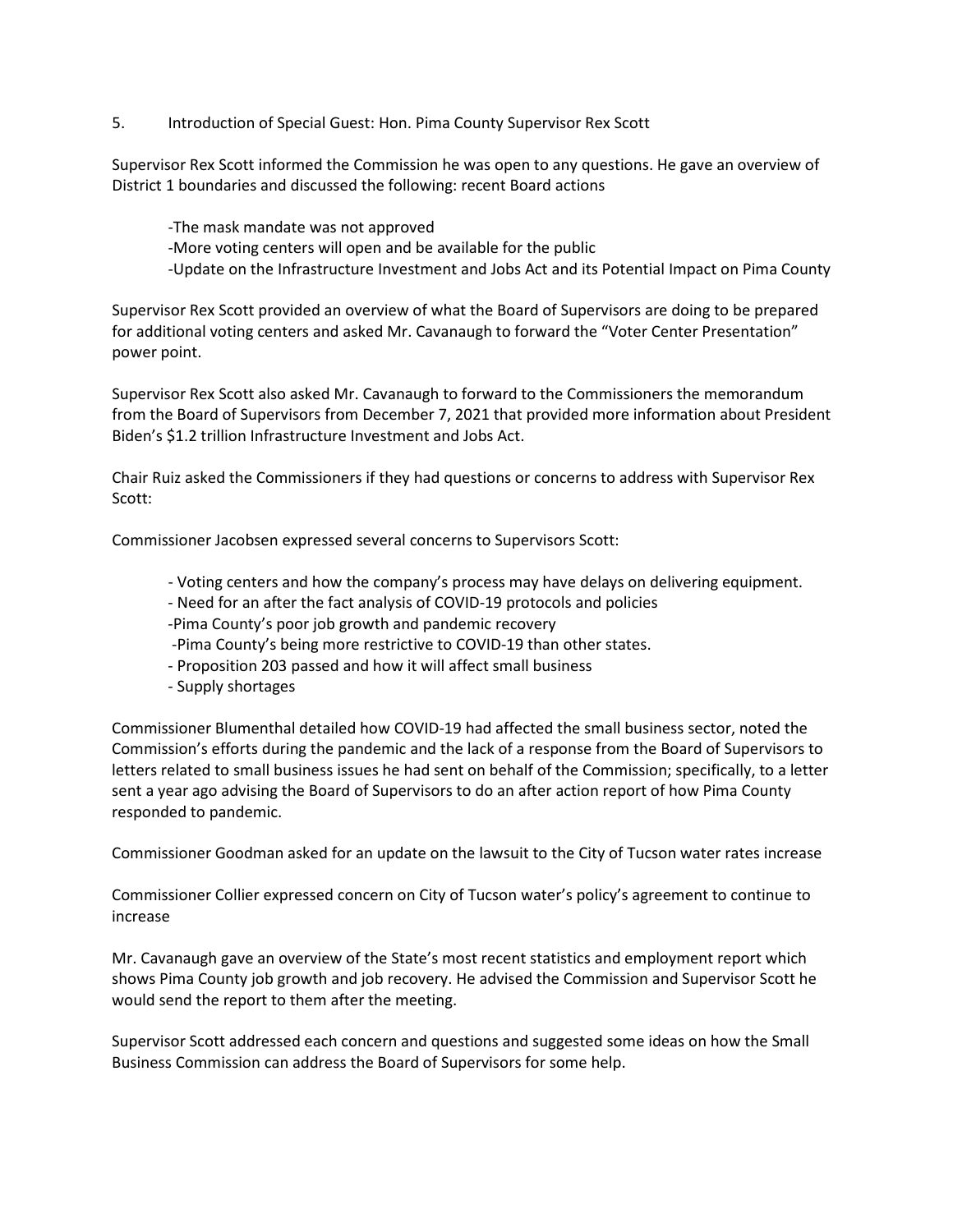Chair Ruiz thanked Supervisor Scott for attending to the Small Business Commission meeting, listening and advising the Commissioners on how the Board of Supervisors can address some of their concerns.

- 6. Approval of meeting minutes (Ruiz)
	- a. January 20, 20202

Commissioner Blumenthal moved, seconded by Commissioner Goodman, to approve the January 20, 2022 meeting minutes. Approved 6-0

- 7. Coordinator's Report & Updates (Patrick Cavanaugh, Deputy Director Pima County Economic Development)
	- a. Status of PCSBC in-person meetings (standing agenda item)
	- b. COVID-169 update
	- c. Pima County Economic Development update
	- d. Questions from the Commission

Mr. Cavanaugh informed the Commissioners there was still no date from the Board of Supervisors for return to in-person meetings. In regard to COVID-19 update he informed the Commission there was no recent formal update to the Board of Supervisors; he shared the latest numbers with the Commission and they were in the 300-400 per day compared to last year's high point which indicated improvement.

Mr. Cavanaugh shared with the Commission his discussion with new Economic Development Director Heath Vescovi-Chiordi; including the department's strategic plan, and how the Commission can provide input on how Pima County can assist small businesses.

8. Unfinished Business

Action: Date of presentation of 2021 & 2020 Small Business Awards at Pima County Board of Supervisors Meeting (Ruiz)

Chair Ruiz advised the Commission they would have to continue to revisit this item until in-person meetings resume by the Board of Supervisors.

- 9. New Business
	- A. Review and discussion of Draft 2022 Work Plan a. Chair Ruiz and Vice-Chair Arena

Chair Ruiz gave an overview of the draft work plan and was open for discussion:

Commissioner Blumenthal objected to not pursuing the proposal for a communications channel though the County's Communications Department. Mr. Cavanaugh explained the reasons why the department deemed the proposal as unworkable.

Kelly Maslyn – Informed the Commissioners the new website plan for Economic Development and ideas of how it can be more friendly to small business communication.